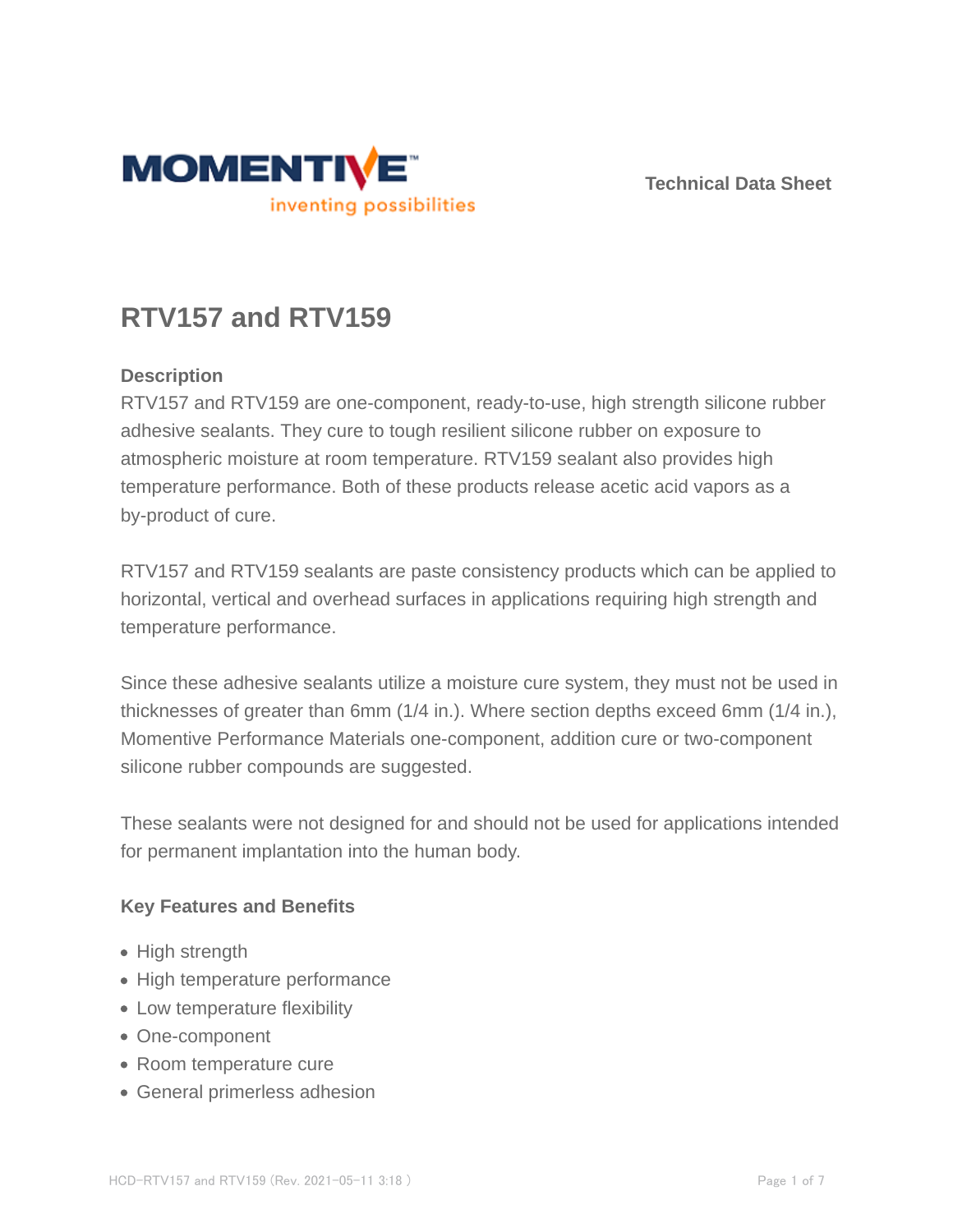- Excellent electrical insulation properties
- Excellent weatherability, ozone, and chemical resistance

## **Typical Physical Properties**

| <b>UNCURED PROPERTIES:</b>                                  | <b>RTV157</b>        | <b>RTV159</b>        |  |  |
|-------------------------------------------------------------|----------------------|----------------------|--|--|
| Consistency                                                 | Paste                | Paste                |  |  |
| Color                                                       | Gray                 | Red                  |  |  |
| Application Rate, g/min.                                    | 155                  | 175                  |  |  |
| <b>Specific Gravity</b>                                     | 1.09                 | 1.09                 |  |  |
| <b>Tack-Free Time, minutes</b>                              | 45                   | 45                   |  |  |
| <b>CURED PROPERTIES:(1)</b>                                 | <b>RTV157</b>        | <b>RTV159</b>        |  |  |
| <b>Mechanical:</b>                                          |                      |                      |  |  |
| Hardness, Shore A                                           | 28                   | 28                   |  |  |
| <b>Percent Elongation</b>                                   | 825                  | 825                  |  |  |
| Tensile Strength, kg/cm <sup>2</sup> (lbs/in <sup>2</sup> ) | 68.6 (975)           | 72.1 (1025)          |  |  |
| Tear Strength, kg/cm, (Ibs/in)                              | 16.1(90)             | 17(95)               |  |  |
| Peel Strength, kg/cm, (lbs./in.) <sup>(2)</sup>             | 10.7(60)             | 10.7(60)             |  |  |
| <b>Electrical:</b>                                          |                      |                      |  |  |
| Dielectric Strength, kv/mm (v/mil)                          | 20.7 (525)           | 19.7 (500)           |  |  |
| <b>Dielectric Constant</b>                                  | 2.9                  | 2.6                  |  |  |
| <b>Dissipation Factor</b>                                   | 0.0009               | 0.0007               |  |  |
| Volume Resistivity, ohm-cm                                  | $7.5 \times 10^{14}$ | $1.1 \times 10^{15}$ |  |  |
| Thermal: $^{(3)}$                                           |                      |                      |  |  |
| Brittle Point, °C (°F)                                      | $-60$ $(-75)$        | $-60(-75)$           |  |  |
| Maximum Continuous Operating Temperature, °C (°F)           | 204 (400)            | 260 (500)            |  |  |
| Maximum Intermittent Operating Temperature, °C (°F)         | 260 (500)            | 315 (600)            |  |  |
| Additional Information: (3)                                 |                      |                      |  |  |
| Linear Shrinkage                                            | 1.0                  | 1.0                  |  |  |
| Thermal Conductivity, cal/sec/cm <sup>2</sup> , °C/cm       | .0005                | .0005                |  |  |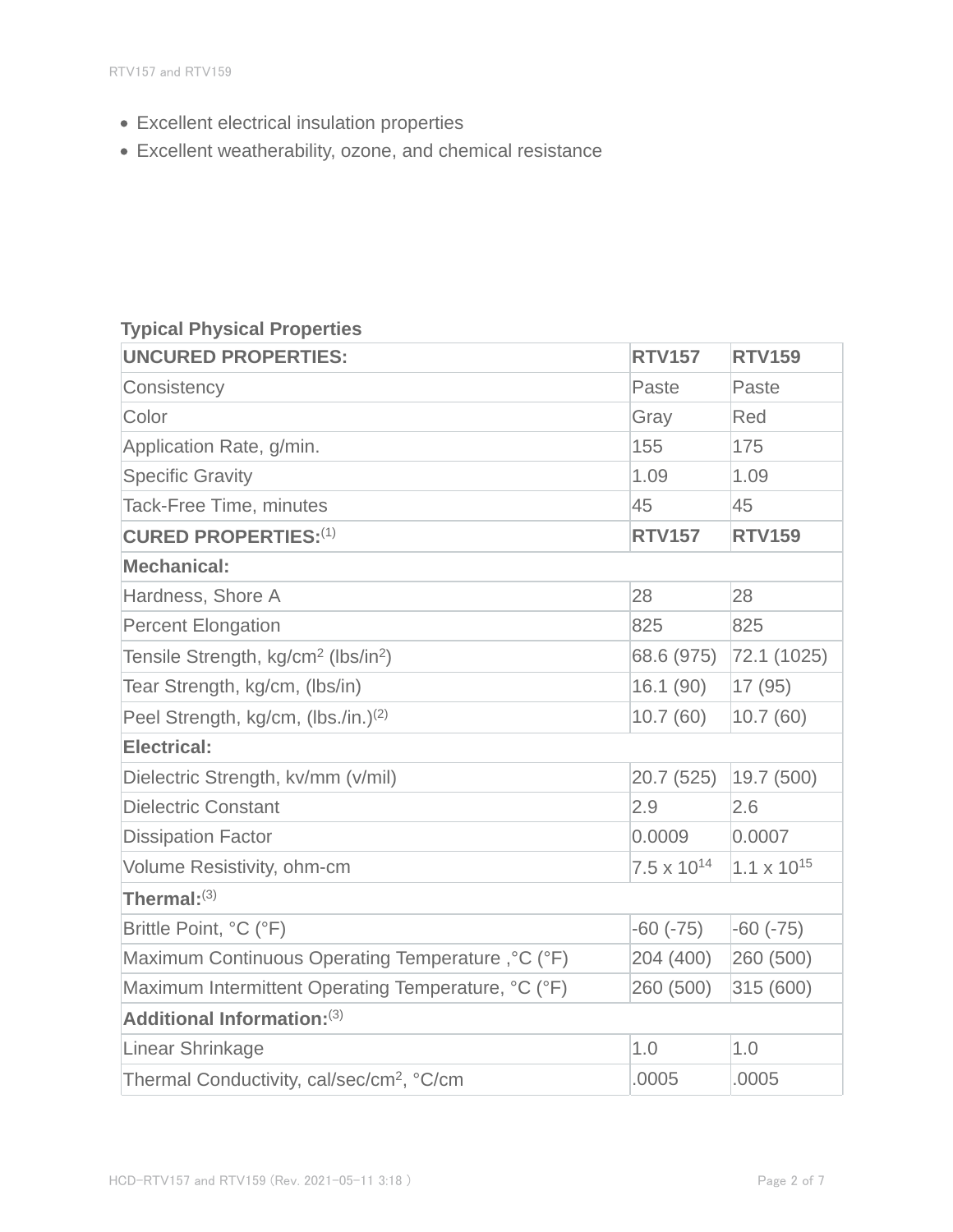| (btu/hr/ft <sup>2</sup> , $\degree$ F/ft)   | (0.12)                                                | (.12) |
|---------------------------------------------|-------------------------------------------------------|-------|
| Coefficient of Expansion cm/cm, °C          | $\sqrt{27 \times 10^{-5}}$ $\sqrt{27 \times 10^{-5}}$ |       |
| $\left  \right $ (in/in, $\left  \right $ ) | $(15 \times 10^{-5})$ $(15 \times 10^{-5})$           |       |

(1) Cured 3 days at 25°C (77°F) and 50% relative humidity.

(2) Cured 7 days at 25°C (77°F) and 50% relative humidity. Substrate was alclad aluminum.

(3) Information is provided for customer convenience only. These properties are not tested on a routine basis

**Patent Status** Standard copy to come

#### **Product Safety, Handling and Storage**

Standard copy to come

#### **Processing Recommendations**

#### **Surface Preparation**

RTV157 and RTV159 sealants will bond to many clean surfaces without the aid of primers. These surfaces typically include many metals, glass, ceramic, silicone rubber and some rigid plastics. These adhesive sealants will also produce fair bonds to organic rubber and to some flexible plastics not containing fugitive plasticizers (which migrate to the surface, impairing adhesion). An evaluation should be made to determine bond strength for each specific application. For difficult-to- bond substrates, use of a primer is suggested. Primers SS4004P, SS4044P, and SS4179 are recommended for use with these sealants. Complete information and usage instructions for these primer products are contained in a separate product data sheet.

Where adhesion is required, surfaces should be thoroughly cleaned with a suitable solvent to remove dirt, oil and grease. The surface should be wiped dry before applying the adhesive sealant.

When solvents are used, proper safety precautions must be observed. All solvents must be considered toxic and must be used only in well ventilated areas.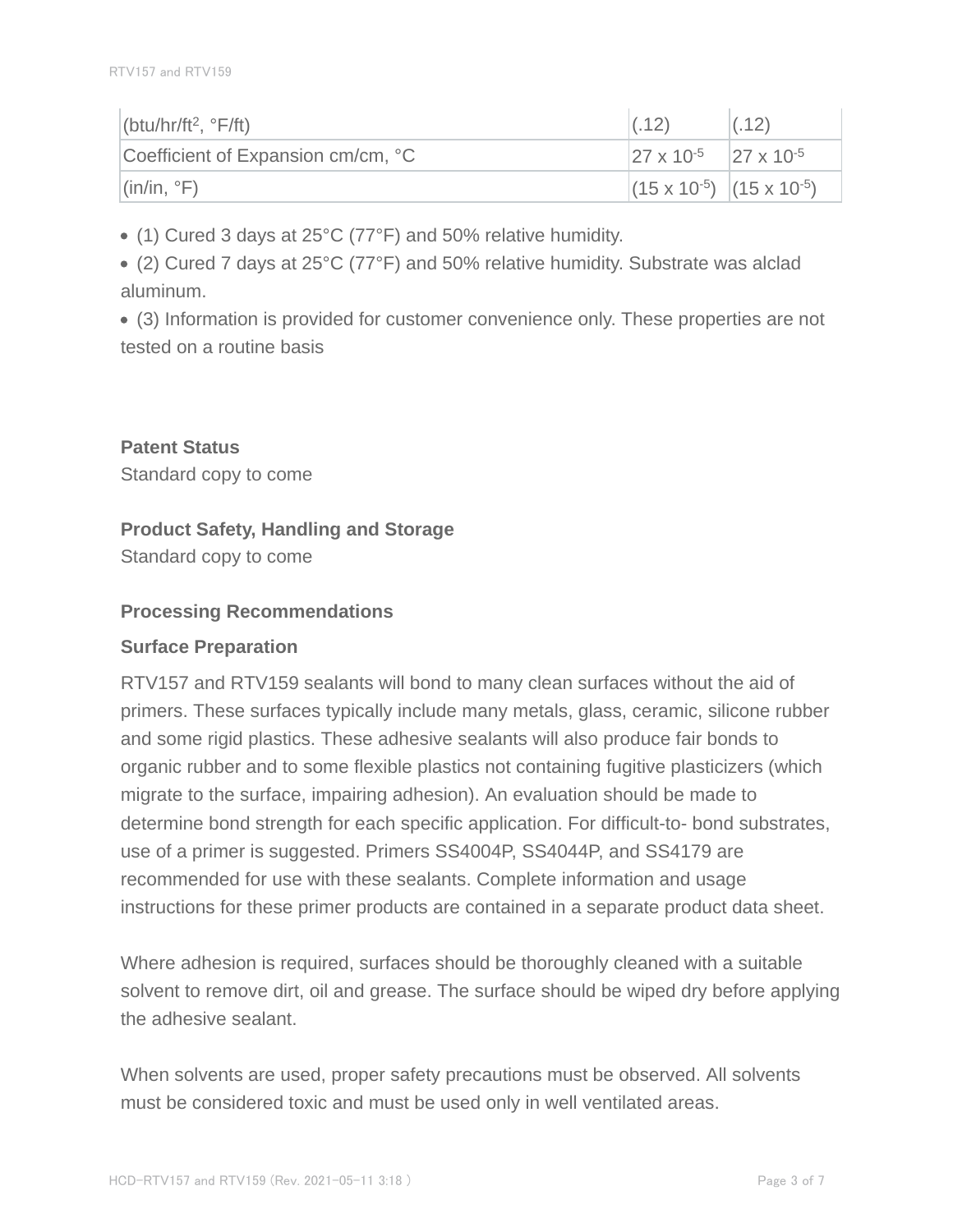Exposure to high vapor concentration must be avoided, when flammable solvents are used, storage, mixing and use must be in areas away from heat, sparks or other sources of ignition.

#### **Application and Cure Time Cycle**

RTV157 and RTV159 sealants may be applied directly to clean or primed substrates. Where broad surfaces are to be mated, the sealant should be applied in a thin, less than 6mm (1/4 in.) diameter, bead or ribbon around the edge of the surface to be bonded.

The cure process begins with the formation of a skin on the exposed surface of the sealant and progresses inward through the material. At 25°C (77°F) and 50% relative humidity, RTV157 and RTV159 sealants will form a tack-free surface skin in about 30 to 60 minutes. Once the tack-free skin has begun to form, further tooling of the adhesive sealant is not advisable.

As the adhesive sealant cures, acetic acid vapors are released from the sealant surface. The odor of acetic acid will completely disappear when curing is completed.

Because these adhesive sealants cure by reacting with atmospheric moisture, higher temperatures and humidity will accelerate the cure process lower temperatures and humidity will slow the cure rate.

Exact cure time will depend on temperature, humidity, sample thickness and sealant configuration. Since cure times increase with thickness, use of these adhesive sealants should be limited to section thicknesses of 6mm (1/4 in.) or less.

#### **Bond Strength Development**

In addition to the effects of temperature and relative humidity, development of maximum bond strength will depend on joint configuration, degree of confinement, sealant thickness and substrate porosity. Normally, sufficient bond strength will develop in 12 to 24 hours to permit handling of parts. Minimum stress should be applied to the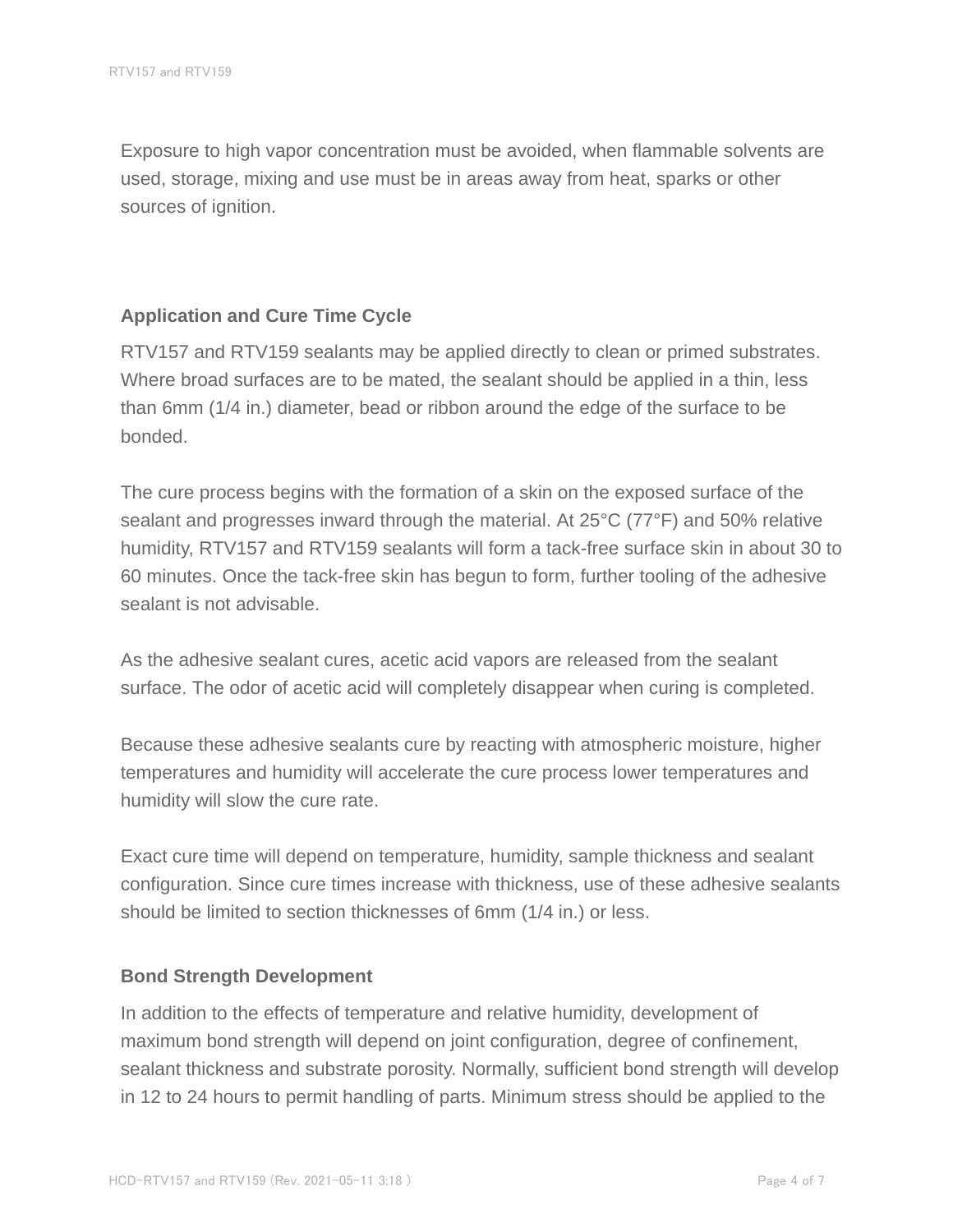bonded joint until full adhesive strength is developed, generally considered to be 7 days at 73°F / 50% RH. Eventually, the adhesive strength of the bond will exceed the cohesive strength of the silicone rubber adhesive sealant itself. Always allow maximum cure time available for best results.

#### **PACKAGING AND DISPENSING**

RTV157 and RTV159 adhesive sealants are supplied ready-to-use in collapsible aluminum squeeze tubes, caulking cartridges and in bulk containers. Collapsible aluminum tubes may be squeezed by hand or with the aid of mechanical wringers which allow more complete removal of material from the tube. Air-operated dispensing guns may also be used with aluminum tubes and offer the advantages of improved control and faster application for production line use. The sealant may be dispensed from caulking cartridges, by using simple mechanical caulking guns or air-operated guns. Air-operated guns will allow greater control and application speed. Both tubes and cartridges are easy to use, can be put into production quickly and require minimal capital investment.

**Note:** Do not exceed 45 psig when using air-powered caulking guns.

Bulk containers require a larger initial investment in dispensing equipment, but offer the most economical packaging for volume production. Bulk dispensing systems are air-operated extrusion pumps coupled to hand or automated dispensing units. Pumps which are specifically designed for pumping one-component RTV silicone rubber have TEFLON® seals, packings, and lined hoses to prevent moisture permeation and pump cure problems.

#### **CLEANUP AND REMOVAL**

Before curing, solvent systems such as naphtha or methyl ethyl ketone (MEK) are most effective. Refer to solvent use warnings in the section on surface preparation.

After cure, selected chemical strippers which will remove the silicone rubber are available from other manufacturers. Specific product information may be obtained on request.

® TEFLON is a registered trademark of DuPont.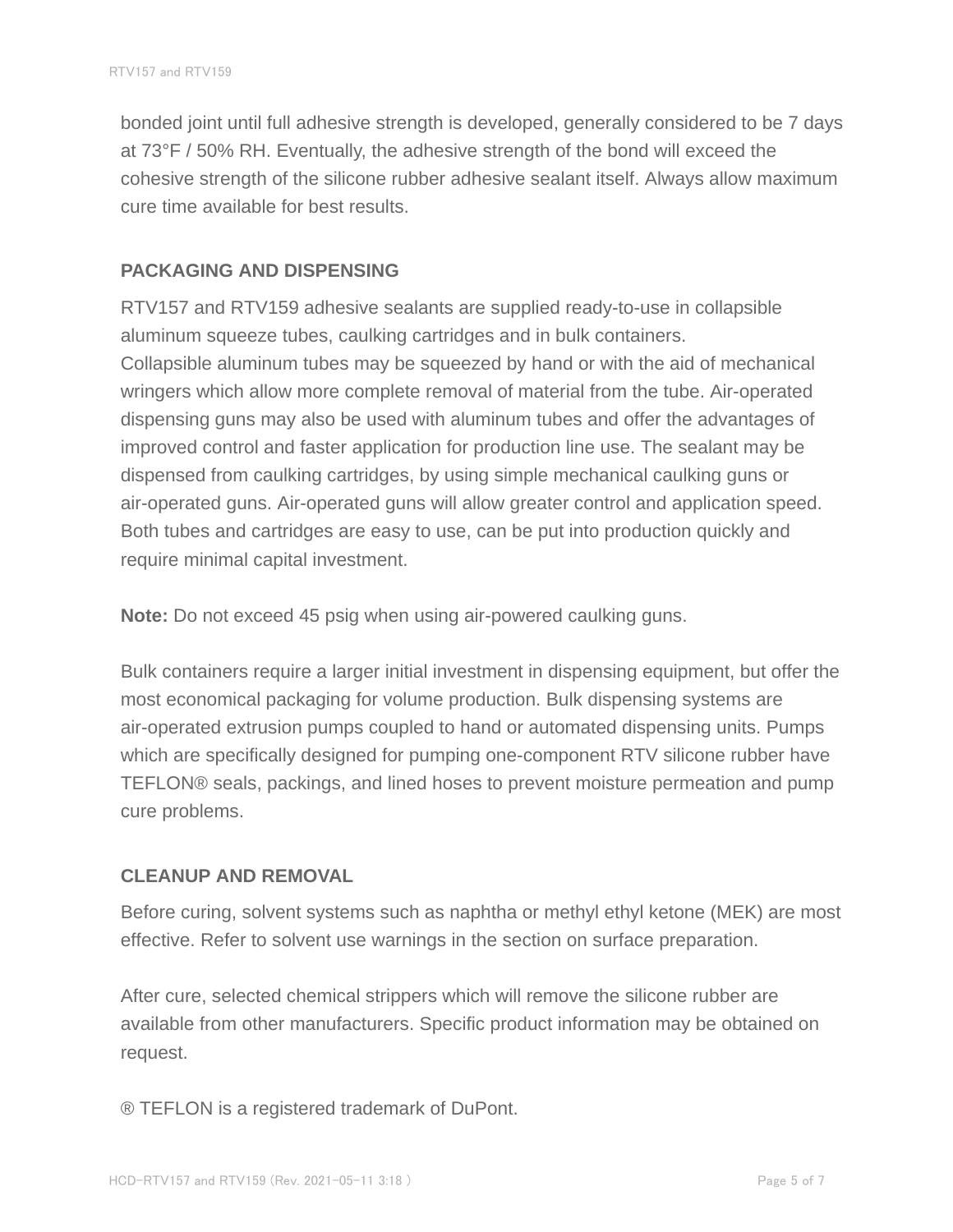#### **Limitations**

Standard copy to come

#### **Specifications**

#### **PATENTS**

RTV157 and RTV159 sealants are within the scope of Patents 3,438,930, 3,54,1,044 and 3,635,743.

### **Contact Information** Email commercial.services@momentive.com

#### **Telephone**

| <b>Americas</b>      | <b>Latin America</b> | <b>EMEAI- Europe, Middle</b><br>East, Africa & India | <b>ASIA PACIFIC</b> |
|----------------------|----------------------|------------------------------------------------------|---------------------|
| +1 800 295 2392      | <b>Brazil</b>        | <b>Europe</b>                                        | <b>China</b>        |
| Toll free*           | +55 11 4534 9650     | +390510924300                                        | 800 820 0202        |
| +704 805 6946        | <b>Direct Number</b> | Direct number                                        | Toll free           |
| <b>Direct Number</b> |                      |                                                      | +86 21 3860 4892    |
|                      |                      |                                                      | Direct number       |
| *All American        | <b>Mexico</b>        | India, Middle East &                                 | Japan               |
| countries            | +52 55 2169 7670     | <b>Africa</b>                                        | +81 3 5544 3111     |
|                      | <b>Direct Number</b> | + 91 44 71212207                                     | Direct number       |
|                      |                      | Direct number*                                       |                     |
|                      |                      | *All Middle Eastern                                  | <b>Korea</b>        |
|                      |                      | countries, Africa, India,                            | +82 2 6201 4600     |

For literature and technical assistance, visit our website at: www.momentive.com

#### **DISCLAIMER:**